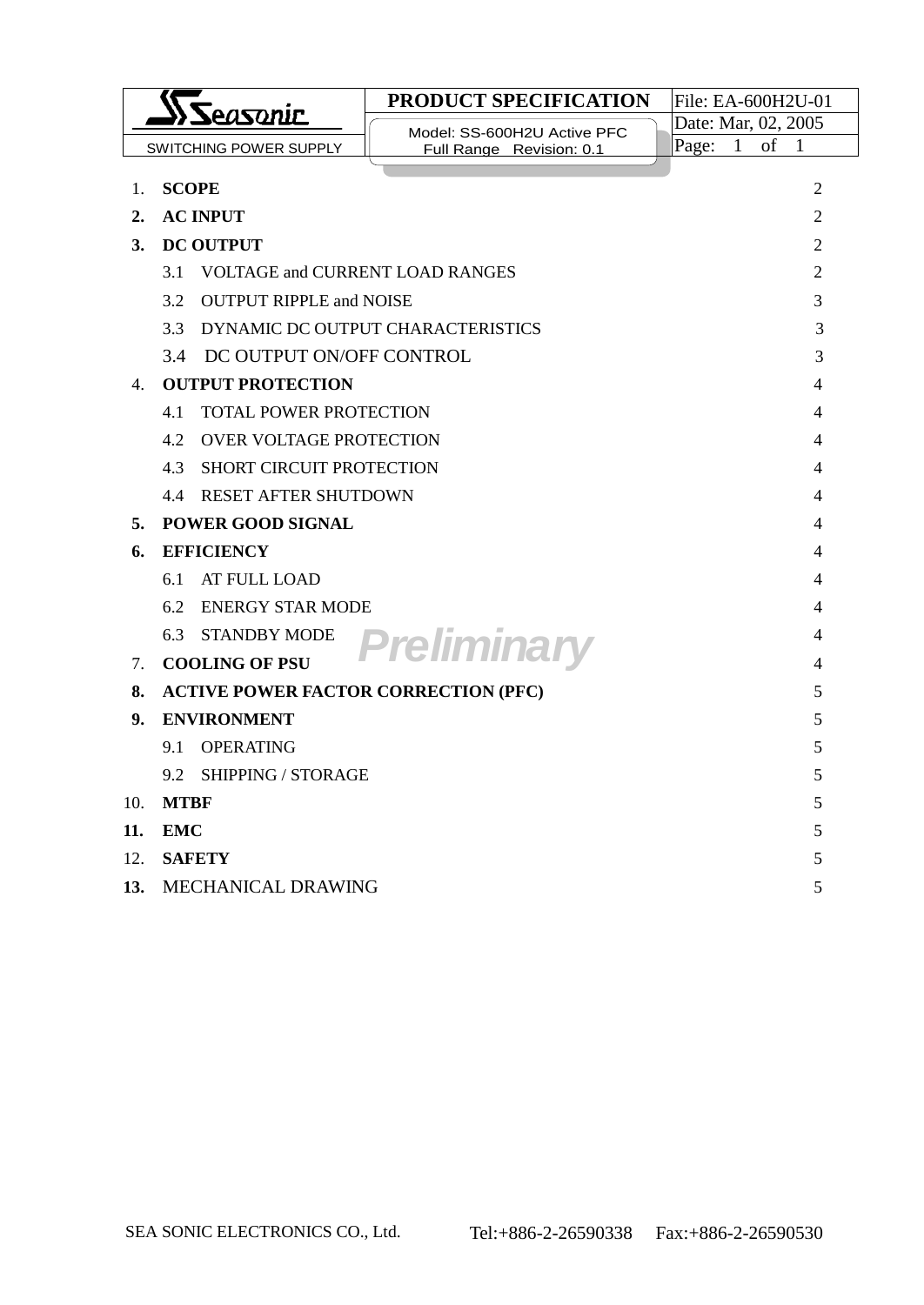

## 1. **SCOPE**

This specification defines electrical performance and characteristic of "**SS-600H2U Active PFC"** Full Range Power supplies which comply with Intel EPS2U v2.1 and ATX12V v2.01 and EPS 2U v2.1 Requirements.

## 2. **AC INPUT :**

|                                                                                        | RANGE <sup>1</sup>             |         |           |  |
|----------------------------------------------------------------------------------------|--------------------------------|---------|-----------|--|
| Limits                                                                                 | Minimum                        | Maximum | Unit      |  |
| AC Input voltage                                                                       | 90                             | 264     | Vac       |  |
| AC Input frequency                                                                     | 47                             | 63      | Hz        |  |
| AC Input Current                                                                       |                                | 10      | Amp(rms)  |  |
| Inrush current <sup>2</sup> (cold start)                                               |                                | 100     | Amp(peak) |  |
| Inrush current (warm start) NO COMPONENT OVER STRESSED.                                |                                |         |           |  |
| <b>NO FUSE BLOW</b>                                                                    |                                |         |           |  |
|                                                                                        | NO DAMAGE TO THE POWER SUPPLY. |         |           |  |
| NOTE: 1. The AC input is 90~264 Vac full range. No selectable hard switch is provided. |                                |         |           |  |
| 2. Measured at 25 Deg C Ambient                                                        |                                |         |           |  |



# **3. DC OUTPUT :**

## **3.1 VOLTAGE and CURRENT LOAD RANGES**

| DC OUPTUT          |            | Tolerance     |
|--------------------|------------|---------------|
| Group1             | $+3.3$ VDC | $+5\%/-5\%$   |
|                    | $+5$ VDC   | $+5\%$ /-5%   |
|                    | $+12$ VDC  | $+5\%/-5\%$   |
|                    | $-12VDC$   | $+10\%/-10\%$ |
| Group <sub>2</sub> | $+5Vsb$    | $+5\%/-5\%$   |

# **Load Range 1**

| <b>Output</b> | <b>Minimum Load</b> | <b>Maximum Load</b> | <b>Peak Load</b> |
|---------------|---------------------|---------------------|------------------|
| $+12V1$       | ЗA                  | 15A                 | 18A              |
| $+12V2$       | ЗA                  | 15A                 | 18A              |
| $+12V3$       | ЗA                  | 17A                 | 20A              |
| $+5V$         | 8A                  | 25A                 | X                |
| $+3.3V$       | 8A                  | <b>20A</b>          | X                |
| $-12V$        | Q <sub>1</sub> A    | 0.8A                | Χ                |
| $+5Vsb$       | Q1A                 | 2A                  | 2.5A             |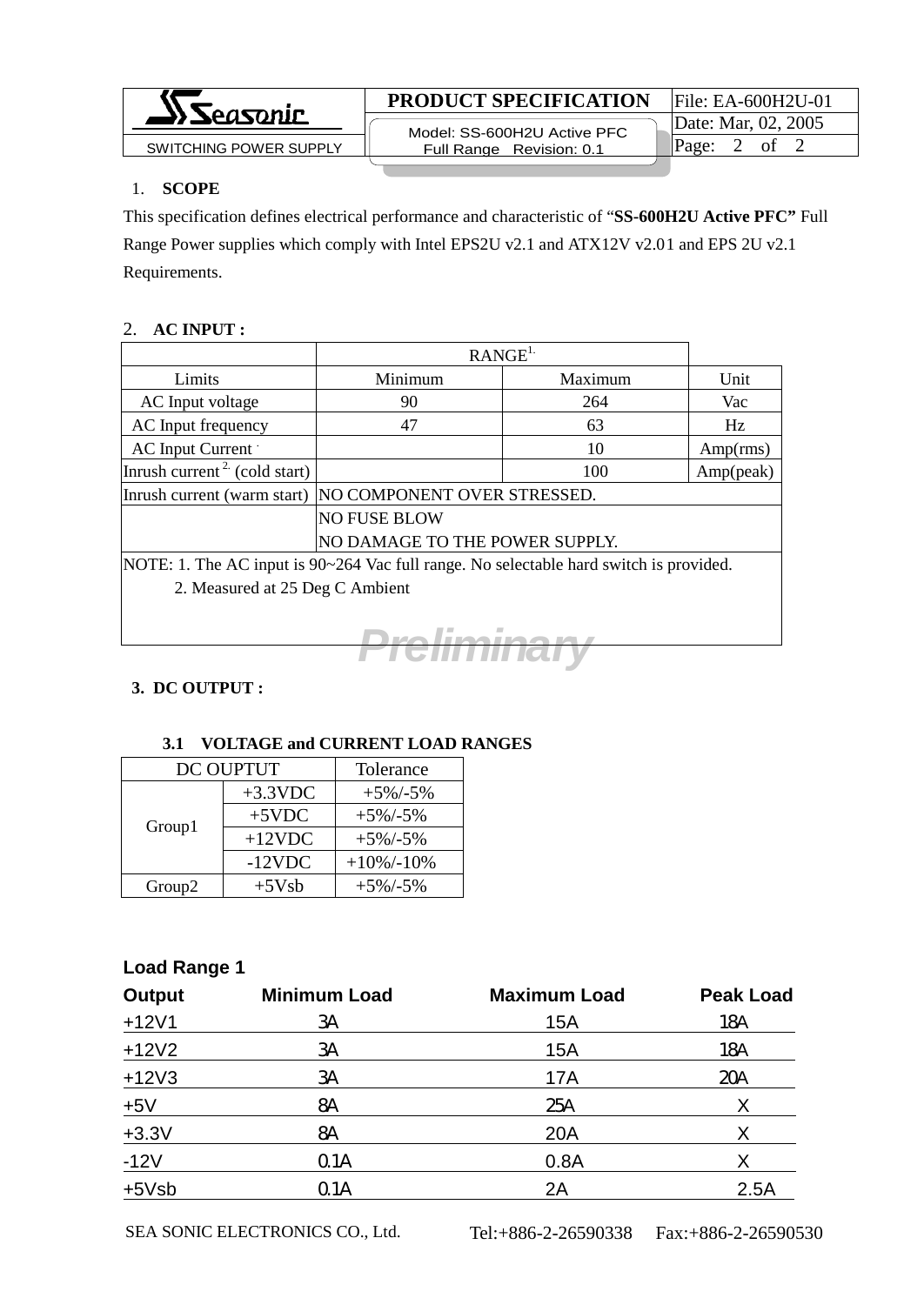

**PRODUCT SPECIFICATION** File: EA-600H2U-01

 Model: SS-600H2U Active PFC Full Range Revision: 0.1  $SW$ ITCHING POWER SUPPLY  $\parallel$  Full Range Revision 0.1  $\parallel$  Page: 3 of 3

| <b>Load Range 2</b> |                     |                     |                  |  |  |
|---------------------|---------------------|---------------------|------------------|--|--|
| <b>Output</b>       | <b>Minimum Load</b> | <b>Maximum Load</b> | <b>Peak Load</b> |  |  |
| $+12V1$             | 1Α                  | 10A                 | X                |  |  |
| $+12V2$             | 1Α                  | 12A                 | X                |  |  |
| $+12V3$             | 1Α                  | 12A                 | X                |  |  |
| $+5V$               | 0.3A                | 14A                 | X                |  |  |
| $+3.3V$             | 05A                 | 14A                 | X                |  |  |
| $-12V$              | <b>OA</b>           | 05A                 | X                |  |  |
| $+5Vsb$             | ОA                  | 1Α                  | Χ                |  |  |

1. Maximum continuous total DC output power should not exceed 600 W

2. Maximum continuous combined load on +3.3 VDC and +5 VDC outputs should not exceed 150 W

3. Maximum continuous combined load on +12V1&+12V2&+12v3 outputs should not exceed 45A(540W)

4. Maximum peak total DC output power should not exceed 660 W

5. Peak power and current loading should be supported for a minimum of 1 second

6. +12V1 & +12V2 have separate current limit circuits to meet 240VA safety requirements.

#### **3.2 OUTPUT RIPPLE and NOISE**

*Preliminary* Measurement is made with an oscilloscope with 20 MHz bandwidth. Output should be bypassed at the connector with a 0.1uF ceramic disk capacitor and a 10uF electrolytic capacitor to simulate system load. The length of ground wire on probe should not longer than 40mm, if a Non - differential type of scope was used.

| $+3.3V$ |      | $+12V$ | $-12V$ | $+5Vsb$         |
|---------|------|--------|--------|-----------------|
| 50mV    | 50mV | 120mV  | 120mV  | $50 \text{ mV}$ |

#### **3.3 DYNAMIC DC OUTPUT CHARACTERISTICS**

 +/-10% Max. (tested with capacitors added at output) Excursion for 30% max. load change with return to regulation in 0.5 mS.

## **3.4 DC OUTPUT ON/OFF CONTROL**

 A low active PS-ON (DC ON/OFF) input signal is equipped, which provide the interface to **ENABLE** or to **DISABLE** the **GROUP1** of DC output. This signal is electrically compatible

to interface with **TTL,OPEN COLLECTOR** and the **HARD SWITCH.**

|                | Vin(AC)                                                                   | $\rightarrow$               |                   | $\leftarrow$ T6  |
|----------------|---------------------------------------------------------------------------|-----------------------------|-------------------|------------------|
|                | $+5Vsb$<br>$\leftarrow$ T4 $\rightarrow$<br>DC ON/OFF<br>$T2 \rightarrow$ | $\leftarrow$ T <sub>2</sub> |                   |                  |
|                | 4.75V<br>Vpg<br>$+5V$<br>$T3 \rightarrow$<br>$T3 \rightarrow$<br>POK(PG)  | 4.75V                       |                   | Vpg<br>$H$ T5    |
|                | <b>SIGNAL NAME</b>                                                        | <b>MAXIMUM</b>              |                   | <b>MINIMUM</b>   |
| T <sub>2</sub> | +5V TURN-ON DELAY                                                         |                             | $20 \text{ mS}$   |                  |
| T <sub>3</sub> | <b>RESET TIME</b>                                                         |                             | $500 \text{ m}$ S | $100 \text{ mS}$ |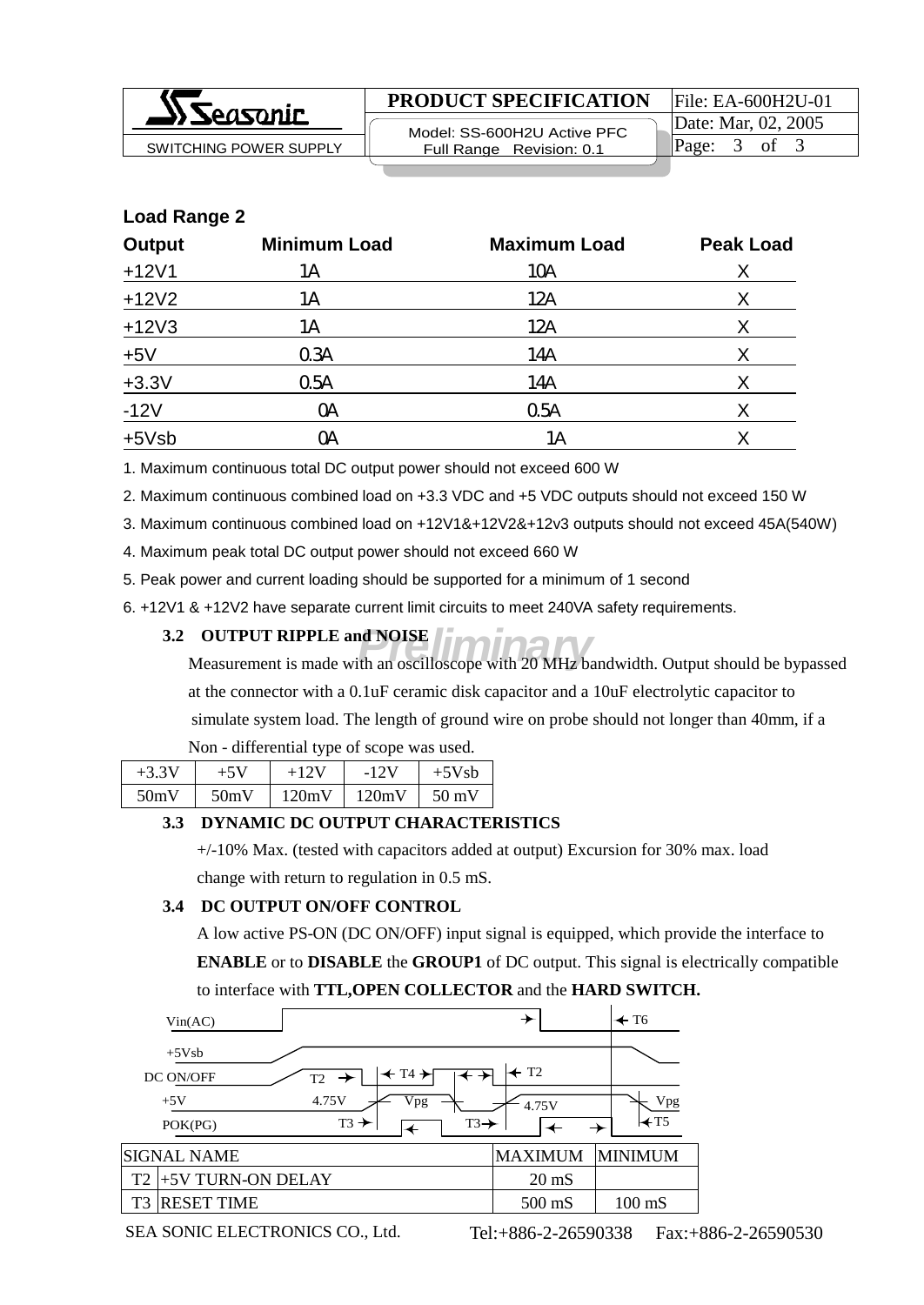

## **PRODUCT SPECIFICATION** File: EA-600H2U-01

 Model: SS-600H2U Active PFC SWITCHING POWER SUPPLY **Full Range Revision: 0.1** Page: 4 of 4

Date: Mar, 02, 2005

| <b>T4 JDC SAVE TIME</b>               |             | mS    |
|---------------------------------------|-------------|-------|
| <b>T5 ISAVE TIME</b>                  | $Vpg=4.75V$ | mS    |
| T6 HOLD-ON TIME (AT NOMINAL AC INPUT) |             | 16 mS |

#### 4. **OUTPUT PROTECTION**

#### **4.1 TOTAL POWER PROTECTION: ( OPP )**

Total power 135% max with shut-down and latch off protection.

#### **4.2 OVER VOLTAGE PROTECTION: ( OVP )**

| <b>OVER</b>      | <b>ACTIVE RANGE</b> |       | <b>RESULT</b>         |
|------------------|---------------------|-------|-----------------------|
| <b>VOLTAGEAT</b> | Min.                | Max.  |                       |
| $+3.3V$          | 3.76V               | 4.3V  | Shut down & Latch OFF |
| $+5V$            | 5.74V               | 7.0V  | The Group 1 DC Output |
| $+12V$           | 13.4V               | 15.6V |                       |

### **4.3 SHORT CIRCUIT PROTECTION: ( OCP )**

 The short between any output of group 1 will shut down all group1. The short at group 2 will Shut down both group 1 and group 2.

#### **4.4 RESET AFTER SHUTDOWN**

**PRELIMINARY SHUTDOWN**<br>
Whenever the power supply latches into shutdown state due to fault condition on its output, The power supply will return to normal operation only after the fault has been removed and the power switch has been cycled off/on with **A MINIMUM OFF TIME OF 20mS.** (PS-ON)

#### **5. POWER GOOD SIGNAL:**

Signal Type: open collector +5DC, TTL compatible.

Logic Level: <0.4V while sinking 4 mA.

Logic Level High: between 2.4VDC and +5V output while souring 200 uA.

#### **6. EFFICIENCY:**

#### **6.1 AT FULL LOAD:**

Over 70% at normal input voltage.

75% typical at AC 110v 60Hz , 78% typical at AC 220v 50Hz

#### **6.2** *ENERGY STAR MODE*

Over 50% at 120W max power consumption with 60W or more delivered to DC power output

#### **6.3** *STANDBY MODE*

During measurement of the **"STANDBY MODE"** condition, the main converter is off (PS\_ON=High). +5Vsb converter is working and standby input power is measured.

| true RMS input power (standby)             | $<$ 5W |
|--------------------------------------------|--------|
| $+5Vsb/ 0.5A$ ; input voltage: 230VAC 50HZ |        |
| true RMS input power (standby)             | < 1.5W |

SEA SONIC ELECTRONICS CO., Ltd. Tel:+886-2-26590338 Fax:+886-2-26590530